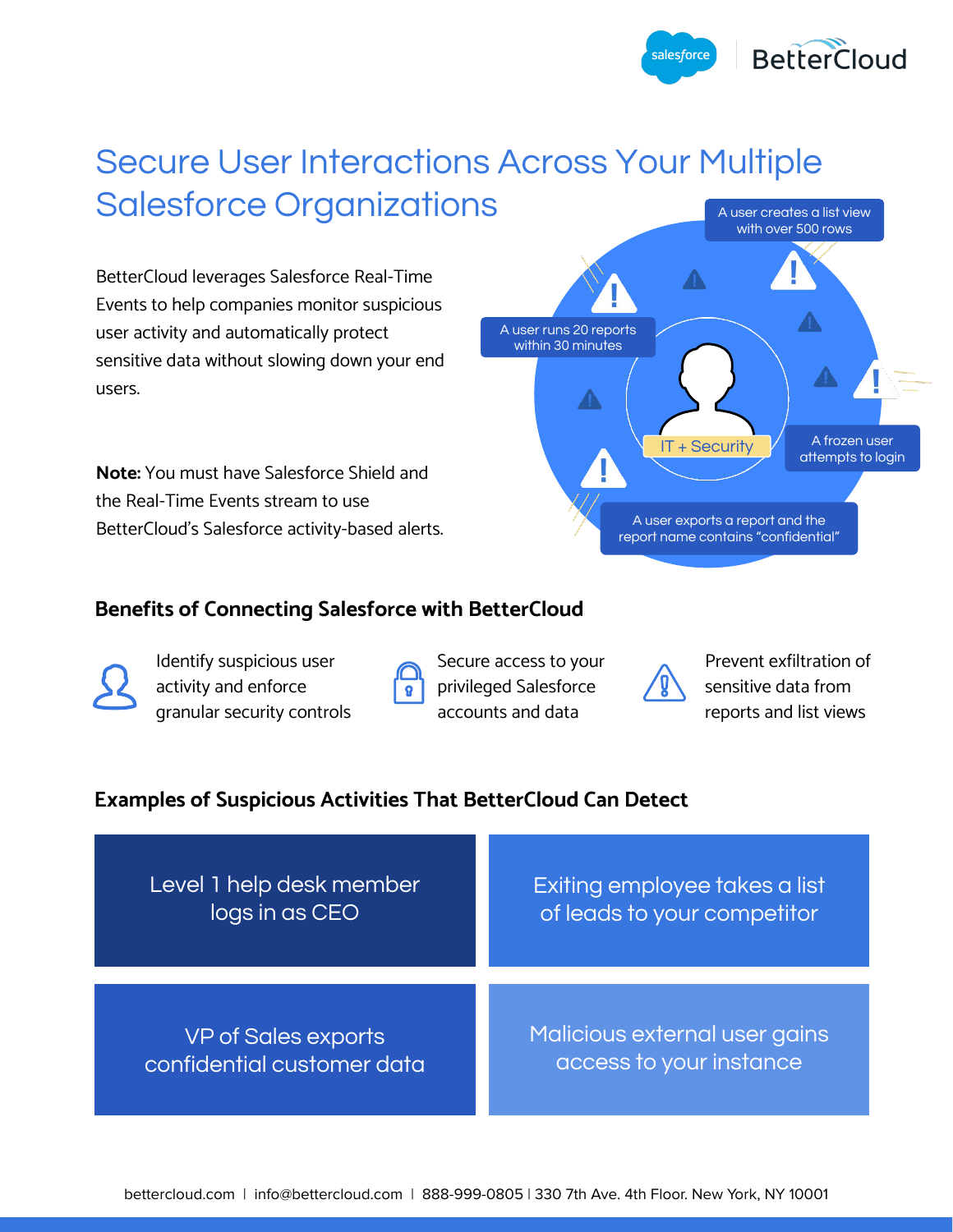

# FEATURED USE CASES

#### **Protect Your Privileged Accounts**

With BetterCloud, you can identify insider threats caused by a user logging in as another user in Salesforce. Create granular alerts with multiple conditions based on attributes like the actor's username or the admin role of the impersonated user. Track a variety of suspicious user activities with precision such as when a member of your help desk logs in as an executive or one user logs in as 5 different members of your instance within 30 minutes.

#### **Monitor Reports Exported and List Views**

Once a user exports data out of Salesforce, you can no longer protect it, making reports exported and list views updated by users valuable for IT and security to monitor. For example, a user exporting a report with over 150 rows multiple times within a short window may indicate that they are intending to leave the organization and take valuable information with them. In BetterCloud, you can monitor this type of activity and create policies that automatically freeze the user when the alert is triggered.

# **Secure User Logins**

With a trove of customer data and other PII, Salesforce is an important application to keep secure. BetterCloud's Failed User Login and Successful User Login alerts allow you to monitor potential entry points into Salesforce. With these alerts, you can understand if a frozen user attempts to login, someone successfully logs in from a restricted IP address, if a user fails to login multiple times within a short window, and more.



# FEATURED ALERTS

**Report Run by User**

**User Impersonated**

**Failed User Login**

**Report Exported by User**

**List View Updated**

**Successful User Login**